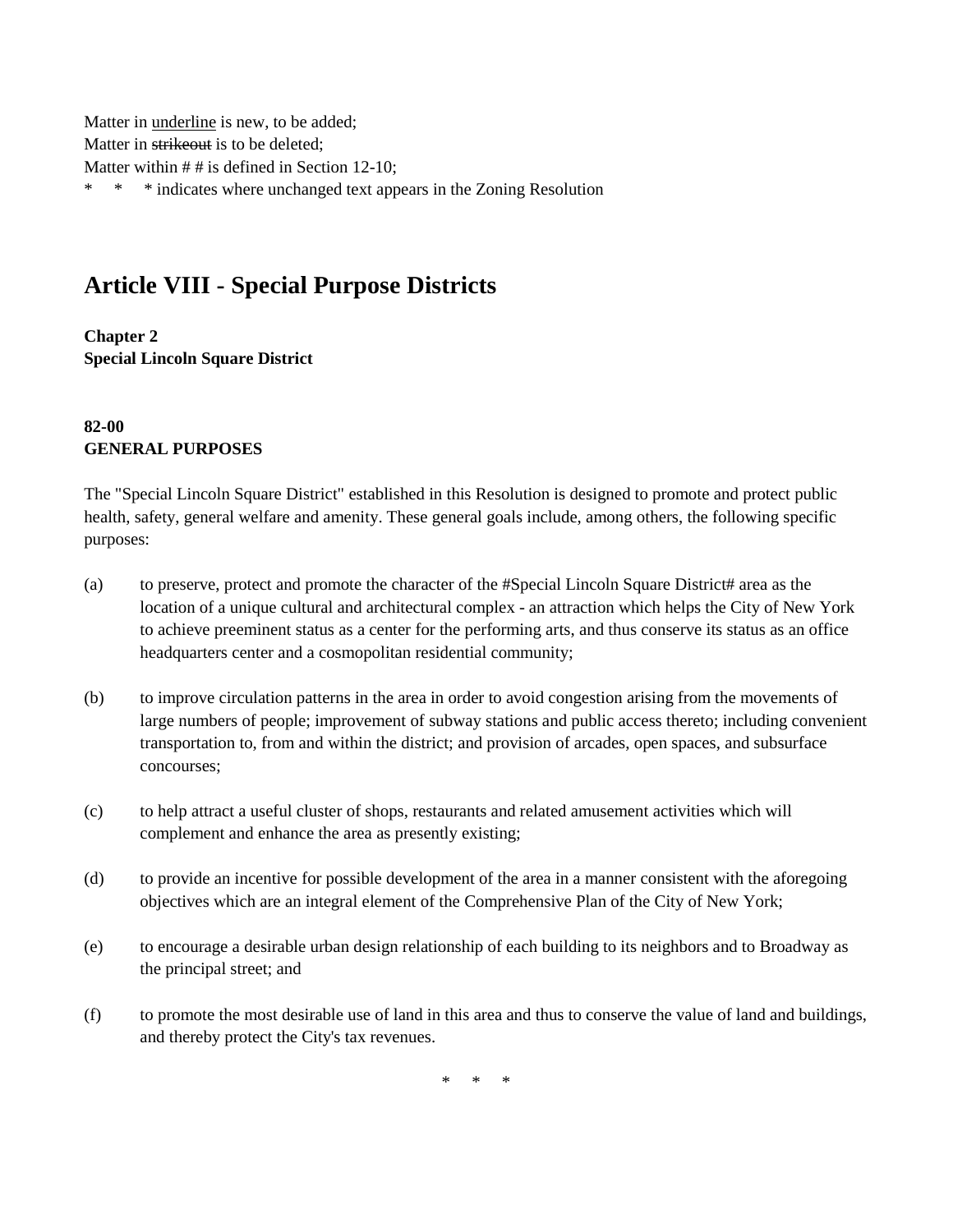### **82-10 MANDATORY DISTRICT IMPROVEMENTS**

\* \* \*

#### **82-12 Mandatory Off-Street Relocation of a Subway Stair**

Where a #development# is constructed on a #zoning lot# that fronts on a sidewalk containing a stairway entrance into the West 59th Street (Columbus Circle) or the West 66th Street subway station and such #zoning lot# contains 5,000 square feet or more of #lot area#, the existing entrance shall be relocated from the #street# onto the #zoning lot# in accordance with the provisions of Sections 37-42 (Standards for Relocation, Design and Hours of Public Accessibility) 37-41 (Standards for Location, Design and Hours of Public Accessibility) and 37-43-(Administrative Procedure for a Subway Stair Relocation) 37-42 (Administrative Procedure for a Subway Stair Relocation or Renovation).

# **82-20 SPECIAL USE AND SIGN REGULATIONS**

\* \* \*

\* \* \*

### **82-23 Street Wall Transparency**

When the front #building# wall or #street wall# of any #building developed# after February 9, 1994, is located on Broadway, Columbus Avenue or Amsterdam Avenue, at least 50 percent of the total surface area of the #streetwall# between #curb level# and 12 feet above #curb level#, or to the ceiling of the first #story#, whichever is higher, shall be transparent. Such transparency shall begin not higher than 2 feet, 6 inches above #curb level#. glazing shall be provided in accordance with the transparency requirements set forth in Section 37-34 (Minimum Transparency Requirements).

\* \* \*

#### **82-30 SPECIAL BULK REGULATIONS**

\* \* \*

## **82-36 Special Tower Coverage and Setback Regulations**

The requirements set forth in Sections 33-45 (Tower Regulations) or 35-63 35-64 (Special Tower Regulations for